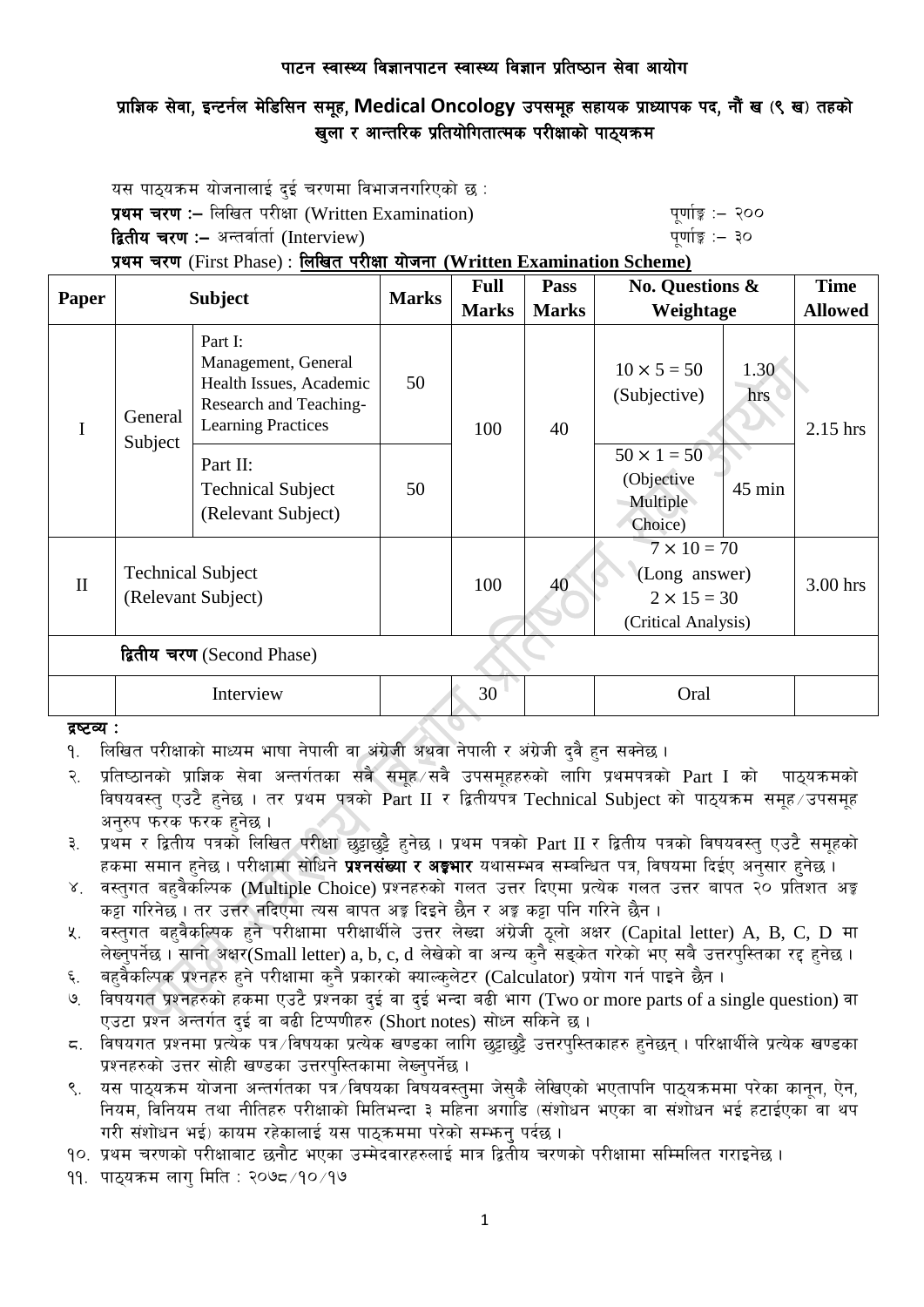प्राज्ञिक सेवा, इन्टर्नल मेडिसिन समूह, Medical Oncology उपसमूह सहायक प्राध्यापक पद, नौं ख (९ ख) तहको खला र आन्तरिक प्रतियोगितात्मक परीक्षाको पाठयक्रम

#### **Paper I: General Subject Part I:**

## **(Management, General Health Issues, Academic Research and Teaching - Learning Practices) Section (A) - 25 Marks**

#### 1. **Management**

- 1.1. Health care management system in Nepal and other parts of the world
- 1.2. Fundamental principles of healthcare institution and hospital management.
- 1.3. Effective hospital management principles
- 1.4. Purpose of medical and non-medical data and records
- 1.5. Ethics and responsibility of management
- 1.6. Concept of management and its application in health care including hospital
	- 1.7.1 Management: Concept, principles, functions, scope and role, level and skills of manager
	- 1.7.2 Planning: Concept, principles, nature, types, instruments and steps
	- 1.7.3 Leadership: Concept, function, leadership styles, leadership and management
	- 1.7.4 Coordination: Concept, types, techniques of effective coordination
	- 1.7.5 Communication and counselling: Concept, communication processes and barrier to effective communication, techniques for improving communication
	- 1.7.6 Decision making: Importance, types, rational process of decision making, problem solving techniques, improving decision making
	- 1.7.7 Participative management: Concept, advantage and disadvantage, techniques of participation
	- 1.7.8 Time management: Concept, essential factors and strategies for effective time management
	- 1.7.9 Conflict management: Concept, approaches to conflict, levels of conflict, causes of conflict and strategies for conflict management
	- 1.7.10 Stress management: Concept, causes and sources of stress, techniques of stress management
	- 1.7.11 Change management: Concept, sources of organizational change, resistance to change, management of resistance to change
	- 1.7.12 Appreciative inquiry: Concept, basic principle and management
	- 1.7.13 Human resource management: Concept, functions and different aspects
	- 1.7.14 Health manpower recruitment and development
	- 1.7.15 Financial management: Concept, approaches, budget formulation and implementation, Auditing and topics related to fiscal administration

## 2. **General Health Issues**

- 2.1. Present constitution of federal republic of Nepal (including health and welfare issues)
- 2.2. Organizational structure of Ministry of Health at national/federal, regional/state, district (if applicable), municipal and village council level
- 2.3. Professional council and related regulations
- 2.4. National Health Policy
- 2.5. Health Service Act and Regulation
- 2.6. Second Long term health plan
- 2.7. Health Management Information System, forms, indicators, annual reports
- 2.8. Human Development Indices, Sustainable Development Goals
- 2.9. Health volunteers in the national health system, its rationale, use and effectiveness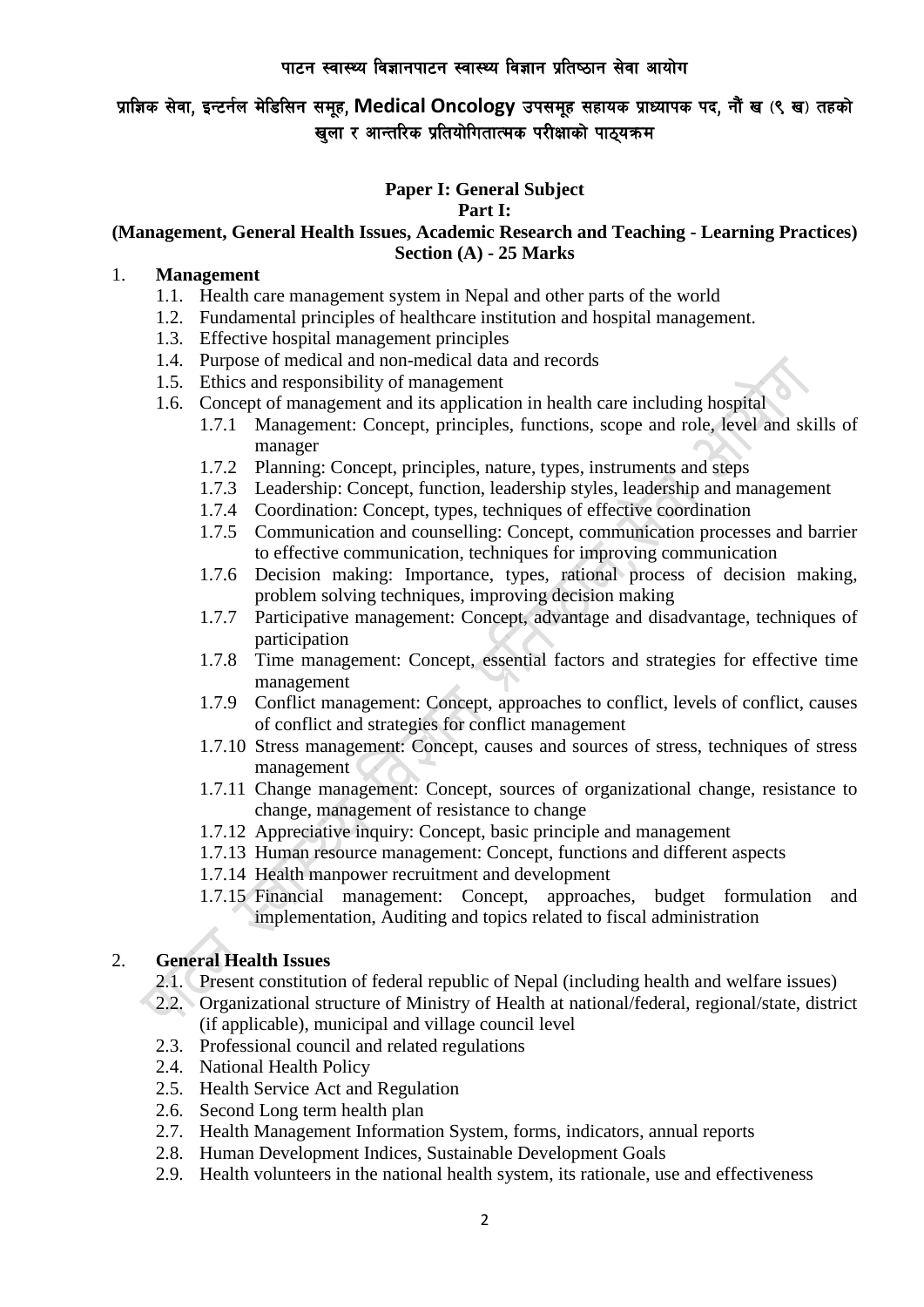# प्राज्ञिक सेवा, इन्टर्नल मेडिसिन समूह, Medical Oncology उपसमूह सहायक प्राध्यापक पद, नौं ख (९ ख) तहको खला र आन्तरिक प्रतियोगितात्मक परीक्षाको पाठयक्रम

- 2.10. Local governance and community participation in health service delivery
- 2.11. Health Insurance and financing in health care
- 2.12. Alternative health care system: Ayurveda, homeopathy, Unani, Chinese etc.
- 2.13. Indigenous and traditional faith health and health practices
- 2.14. International Health Agencies: Roles and responsibilities of WHO, UNICEF, UNFPA, Inter-agency relationships, Government-agency coordination: Joint Annual Review meeting
- 2.15. Supervision, types and its usage in health sector
- 2.16. Monitoring and evaluation system in health sector
- 2.17. National Health Training Centre
- 2.18. National and International Disaster Plan, Coordination
- 2.19. Patan Academy of Health Sciences Act, Mission, Goals, Organogram
- 2.20. Scope and function of Patan Academy of Health Sciences executive bodies (senate, executive committee, academic council, faculty board, hospital management committee, subject committee), various other committees

#### **Section (B) - 25 Marks**

## 3. **Academic Research**

- 3.1 Ethics, Bio-ethics and Professionalism
- 3.2 Human dignity and Human Right
- 3.3 Benefit and Harm
- 3.4 Autonomy and Individual responsibility
- 3.5 Consent and capacity to consent
- 3.6 Privacy and confidentiality
- 3.7 Respect for humans and personal integrity
- 3.8 Non-discrimination and non-stigmatization
- 3.9 Respect for cultural diversity and pluralism
- 3.10 National Health Research Council (NHRC) and its guidelines
- 3.11 Research process: ethical research proposal development, research principles, methods and materials, conclusion/recommendation/lesson learnt, commonly used referencing styles
- 3.12 IRB/IRC forms, types, use, importance; getting IRB/IRC clearance
- 3.13 Ethics on research methodology: sample selection, sample size calculation, ensuring reliability and validity of the instruments as well as methods proposed for health research
- 3.14 Quantitative and Qualitative studies
- 3.15 Data analysis (data visualization, descriptive statistics, inferential statistics with statistical hypotheses and appropriate tools/methods for quantitative studies; theme and code generation, thematic analysis, content analysis, grounded theory for qualitative and triangulation for mixed method studies)
- 3.16 Research ethics on vulnerable and non-vulnerable population
- 3.17 Research proposal/protocol/publication:
- 3.18 Publication ethics, plagiarism including self-plagiarism

#### 4. **Teaching - Learning, Assessment and Evaluation**

4.1 Lancet Commission Report on Education of Health Professionals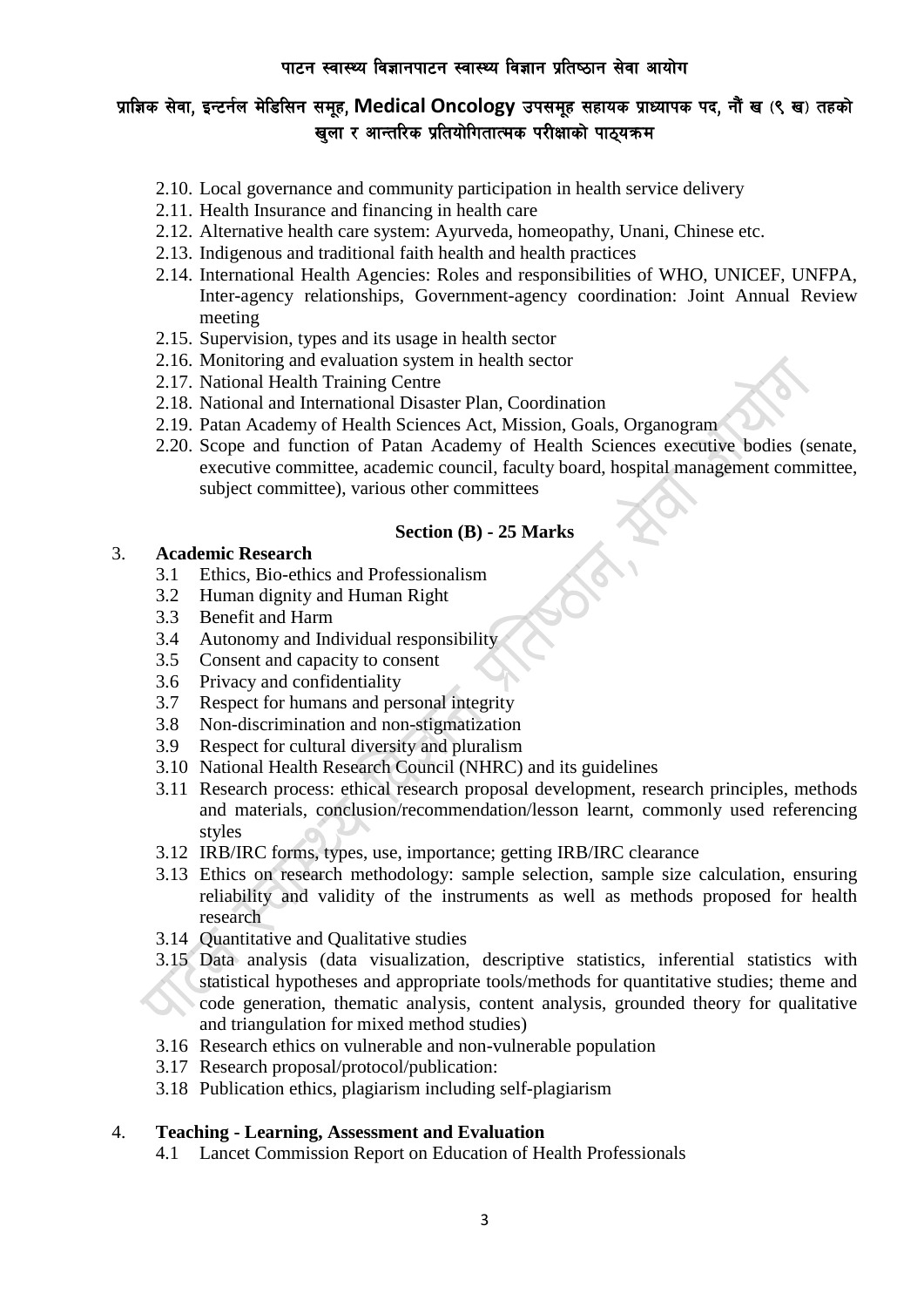## प्राज्ञिक सेवा, इन्टर्नल मेडिसिन समूह, Medical Oncology उपसमूह सहायक प्राध्यापक पद, नौं ख (९ ख) तहको खला र आन्तरिक प्रतियोगितात्मक परीक्षाको पाठयक्रम

- 4.2 Adult learning: Theories, principles, use, importance and outcomes, Adragogy vs. Pedagogy
- 4.3 Conventional teaching learning: Didactic lectures, Teacher centred approaches, use and importance
- 4.4 Surface learning, deep learning and metacognition
- 4.5 Integrated teaching: Genesis, use, importance and outcomes
- 4.6 Problem-based learning: Genesis, use, importance and outcomes
- 4.7 SPICES model its use, importance and outcomes
- 4.8 Socialization, self-directed learning, mentoring, role model
- 4.9 Community orientation/community posting, re-orientation of medical education camp, community based learning and community engaged teaching-learning methods/models, use, importance and outcomes
- 4.10 Outcome Based Education (Competency-based Medical/Health Professions Education): Genesis, use, importance and outcomes
- 4.11 Experiential learning, Reflective practice, Feedback and feed-forward, Situated learning, Co-operative learning, Communities of practice
- 4.12 Assessment of students
	- 4.12.1 Blueprinting (Table and specification) : use, importance and outcomes
	- 4.12.2 Bloom's taxonomy of cognitive, psychomotor and affective domains, use and importance
	- 4.12.3 Diagnostic, Formative, Summative and Professional exams
- 4.13 Assessment of knowledge: Selection methods like Multiple Choice Questions, Extended Matching Items and supply methods like Short Answer Question, Problem Based Question, Long Answer Question with or without model answers and marking schemes, unstructured, semi-structured and structured viva-voce examination, advantages and limitations, use and importance, outcomes and its use in quality control
- 4.14 Assessment of performance (in-vitro): Direct observation of skills in the simulated setting, lab, ward etc. with or without checklist, Objective Structured Practical Examination, Objective Structured Clinical Examination, Standardized patients, use and importance, analysis, quality assurance, outcomes and its use in quality control
- 4.15 Assessment of performance (in-vivo): Mini-Clinical Evaluation Exercise (Mini-CEX), Direct Observation of Procedural Skills (DOPS), Case-Based Discussion (CbD), OSATS/ PBA, Multi-Source feedback (360 degree evaluation) use and importance for competency based health professions education, analysis, quality assurance, outcomes and its use in quality control
- 4.16 Assessment of observable behaviours in small groups e.g. Problem Based Learning sessions, Community Based Learning and Education sessions, Clinical clerkship rotations
- 4.17 Evaluation: Difference between assessment and evaluation, theory of change and its use in health professions education, process and outcome evaluation, qualitative, quantitative and mixed methods used in evaluation of health professions education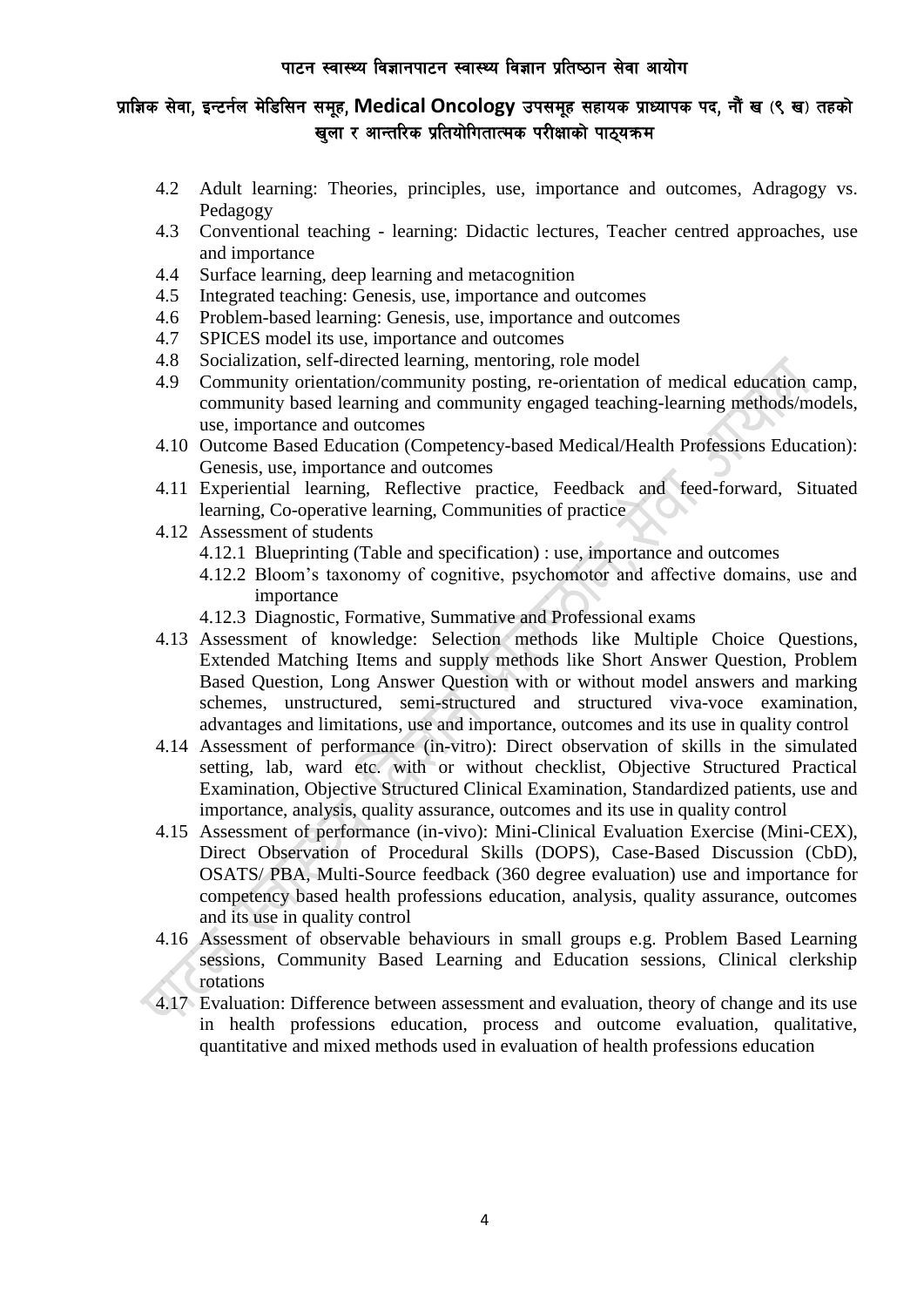प्राज्ञिक सेवा, इन्टर्नल मेडिसिन समूह, Medical Oncology उपसमूह सहायक प्राध्यापक पद, नौं ख (९ ख) तहको खुला र आन्तरिक प्रतियोगितात्मक परीक्षाको पाठ्यक्रम

## **Paper I Part II: Technical Subject Section (C) - 25 Marks**

## 1. **Etiology of Cancer**

- 1.1 Tobacco:
	- 1.1.1 Epidemiology of Tobacco and Cancer
	- 1.1.2 Carcinogens in tobacco products and processes of cancer development
- 1.2 Oncogenic Viruses:
	- 1.2.1 Principles of Tumor Virology
	- 1.2.2 Papillomaviruses
	- 1.2.3 Epstein-Barr Virus
	- 1.2.4 Kaposi Sarcoma Herpes Virus
	- 1.2.5 Hepatitis Viruses
- 1.3 Chemical Factors
	- 1.3.1 Initial Identification and characterization of carcinogens
	- 1.3.2 Determining Carcinogenicity
	- 1.3.3 Characteristics of chemical carcinogens
- 1.4 Physical factors:
	- 1.4.1 Ionizing Radiation
	- 1.4.2 Ultraviolet Light
	- 1.4.3 Radiofrequency and Microwave radiation
	- 1.4.4 Electromagnetic Fields
	- 1.4.5 Asbestos
- 1.5 Dietary factors:
	- 1.5.1 The role of individual food and nutrition in cancer etiology
	- 1.5.2 Dietary patterns
	- 1.5.3 Diet during childhood
	- 1.5.4 Diet after a diagnosis of cancer
- 1.6 Genetic factors & hereditary cancer predisposition syndromes, Progression from gene mutation to cancer
- 1.7 Immunodeficiency & cancer
- 1.8 Obesity:
	- 1.8.1 Obesity and cancer risk
	- 1.8.2 Obesity and cancer related treatment related complication
- 1.9 Physical Activity:
	- 1.9.1 Physical Activity and Cancer Risk
	- 1.9.2 Sedentary behavior
	- 1.9.3 Physical activity and cancer outcomes

#### 2. **Epidemiology of cancer**

- 2.1 Global Cancer incidence and Mortality.
- 2.2 Nepal cancer Incidence and mortality
- 2.3 Demographic Factors that affect Risk
- 2.4 Cancer prevalence in Nepal

#### 3. **Cancer prevention and Screening**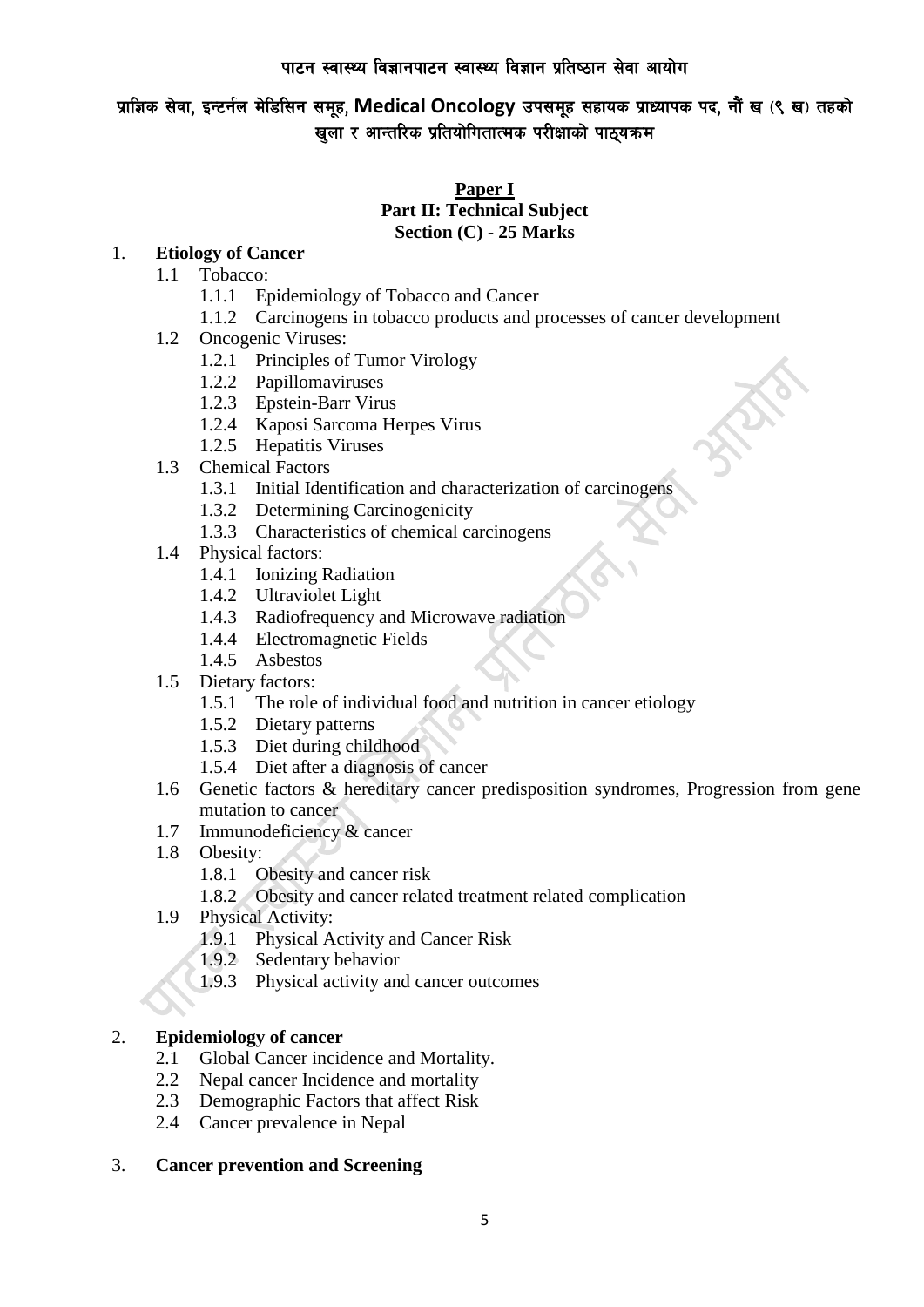## प्राज्ञिक सेवा, इन्टर्नल मेडिसिन समूह, Medical Oncology उपसमूह सहायक प्राध्यापक पद, नौं ख (९ ख) तहको खला र आन्तरिक प्रतियोगितात्मक परीक्षाको पाठयक्रम

- 3.1 Prophylactic Cancer vaccines:
	- 3.1.1 Hepatitis Vaccines
		- 3.1.2 Human Papilloma virus Vaccines
- 3.2 Cancer Screening:
	- 3.2.1 Introduction of Screening
	- 3.2.2 Screening Guidelines and Recommendations
	- 3.2.3 Breast cancer Screening
	- 3.2.4 Cervical Cancer Screening
	- 3.2.5 Colon Cancer Screening
	- 3.2.6 Lung Cancer Screening
- 3.3 Genetic Counseling:
	- 3.3.1 Who is a candidate for Cancer Genetic Counseling?
	- 3.3.2 Issues in Cancer Genetic Counseling.
	- 3.3.3 Future Direction

## 4. **Anti-Cancer drugs:**

- 4.1 Radiation therapy
- 4.2 Alkylating Agents
- 4.3 Platinum Analogs
- 4.4 Antimetabolites
- 4.5 Cancer Immunotherapies
- 4.6 Tyrosine kinase inhibitors
- 4.7 Immune checkpoint inhibitors
- 4.8 Bone marrow transplantation
- 4.9 Monoclonal antibodies

## **Section (D) - 25 Marks**

#### 5. **Practice of Oncology:**

- 5.1 The knowledge of the following for the common cancers listed below:
	- 5.1.1 Incidence and Etiology of cancers.
	- 5.1.2 Anatomy and Pathology
	- 5.1.3 Control of the cell cycle
	- 5.1.4 Cell life & death
	- 5.1.5 Immunology & cancer
	- 5.1.6 Management of the high risk patient
	- 5.1.7 Screening and prevention
	- 5.1.8 Diagnosis & diagnostic tools in cancer
	- 5.1.9 Staging and prognostic scores
	- 5.1.10 Management by stage
	- 5.1.11 Management of Metastatic Disease
	- 5.1.12 Palliative/ hospice care
	- 5.1.13 Cancers in the elderly
	- 5.1.14 Special issues in pregnancy with cancer
	- 5.1.15 Follow-up
- 5.2 List of Cancers:
	- 5.2.1 Cancer of the Thoracic Cavity:
		- 5.2.1.1 Non-Small cell Lung Cancer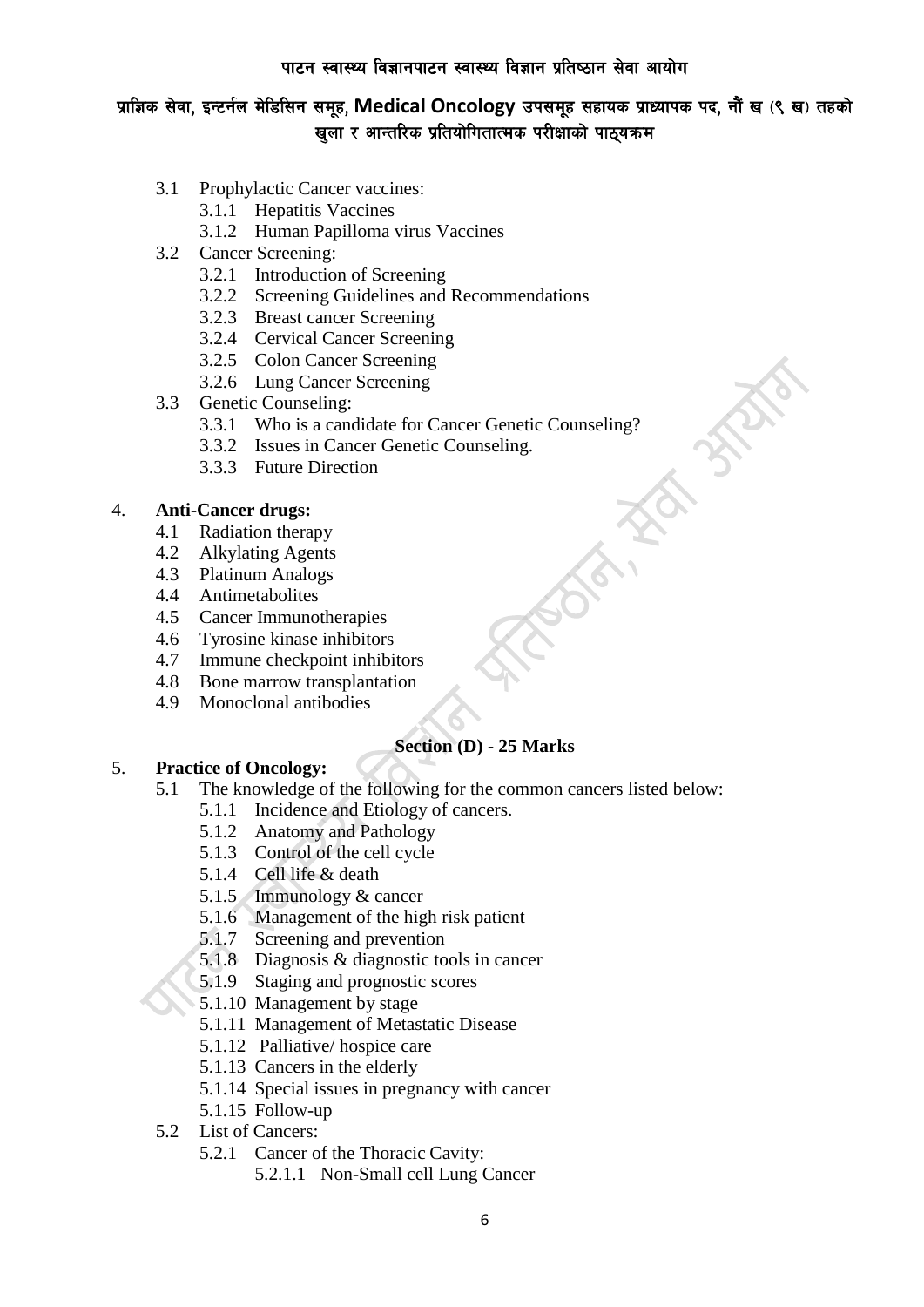# प्राज्ञिक सेवा, इन्टर्नल मेडिसिन समूह, Medical Oncology उपसमूह सहायक प्राध्यापक पद, नौं ख (९ ख) तहको खला र आन्तरिक प्रतियोगितात्मक परीक्षाको पाठयक्रम

- 5.2.1.2 Small-Cell lung Cancer & Neuroendocrine tumors of Lung
- 5.2.1.3 Tumors of the pleura & mediastinum
- 5.2.2 Neoplasm of the Mediastinum:
	- 5.2.2.1 Thymic Neoplasms
	- 5.2.2.2 Germ cell tumors
	- 5.2.2.3 Thymoma
- 5.2.3 Cancers of the Gastrointestinal Tract:
	- 5.2.3.1 Cancer of the Esophagus
	- 5.2.3.2 Cancer of the Stomach
	- 5.2.3.3 Cancer of the Pancreas
	- 5.2.3.4 Cancer of the Liver & biliary tree
	- 5.2.3.5 Colorectal cancer,
	- 5.2.3.6 Gastrointestinal Stromal Tumor
- 5.2.4 Cancer of the Genitourinary System:
	- 5.2.4.1 Cancer of the Kidney
	- 5.2.4.2 Cancer of the Bladder, Ureter and Renal Pelvis:
	- 5.2.4.3 Cancer of the Prostate
	- 5.2.4.4 Cancer of the Testis
- 5.2.5 Gynecologic Cancer:
	- 5.2.5.1 Cancer of the Cervix, vagina and vulva, uterus
	- 5.2.5.2 Gestational Trophoblastic Neoplasia
	- 5.2.5.3 Ovarian Cancer
- 5.2.6 Skin cancers: Basal cell cancer, Squamous cell cancer, Melanoma, etc
- 5.2.7 Breast cancer
- 5.2.8 Sarcomas of soft tissues & bone
- 5.2.9 Cancers with unknown primary
- 5.2.10 HIV associated malignancies
- 5.2.11 Hematological and lymphoid malignancies
- 5.2.12 Cancers of the endocrine system
- 5.2.13 Head and Neck cancer:
	- 5.2.13.1 Soft Tissue Sarcoma and Bone Cancer:
	- 5.2.13.2 Cancer of the Central Nervous System:
- 5.2.14 Second malignant neoplasms

#### 6. **Oncologic Emergencies & other conditions**

Clinical presentation, Pathophysiology, Diagnostic work up and management of the following:

- 6.1 Superior Vena Cava Syndrome
- 6.2 Increased Intracranial Pressure
- 6.3 Spinal cord Compression
- 6.4 Metabolic Emergencies:
	- 6.4.1 Tumor lysis syndrome & Hyperurecemia
	- 6.4.2 Hyponatremia, Hypercalcemia
- 6.5 Paraneoplastic syndromes
- 6.6 Fever in neutropenic cancer patient
- 6.7 Infections in severely immunocompromised patients
- 6.8 Diagnosis & management of metastases to bone, brain, lung, liver etc